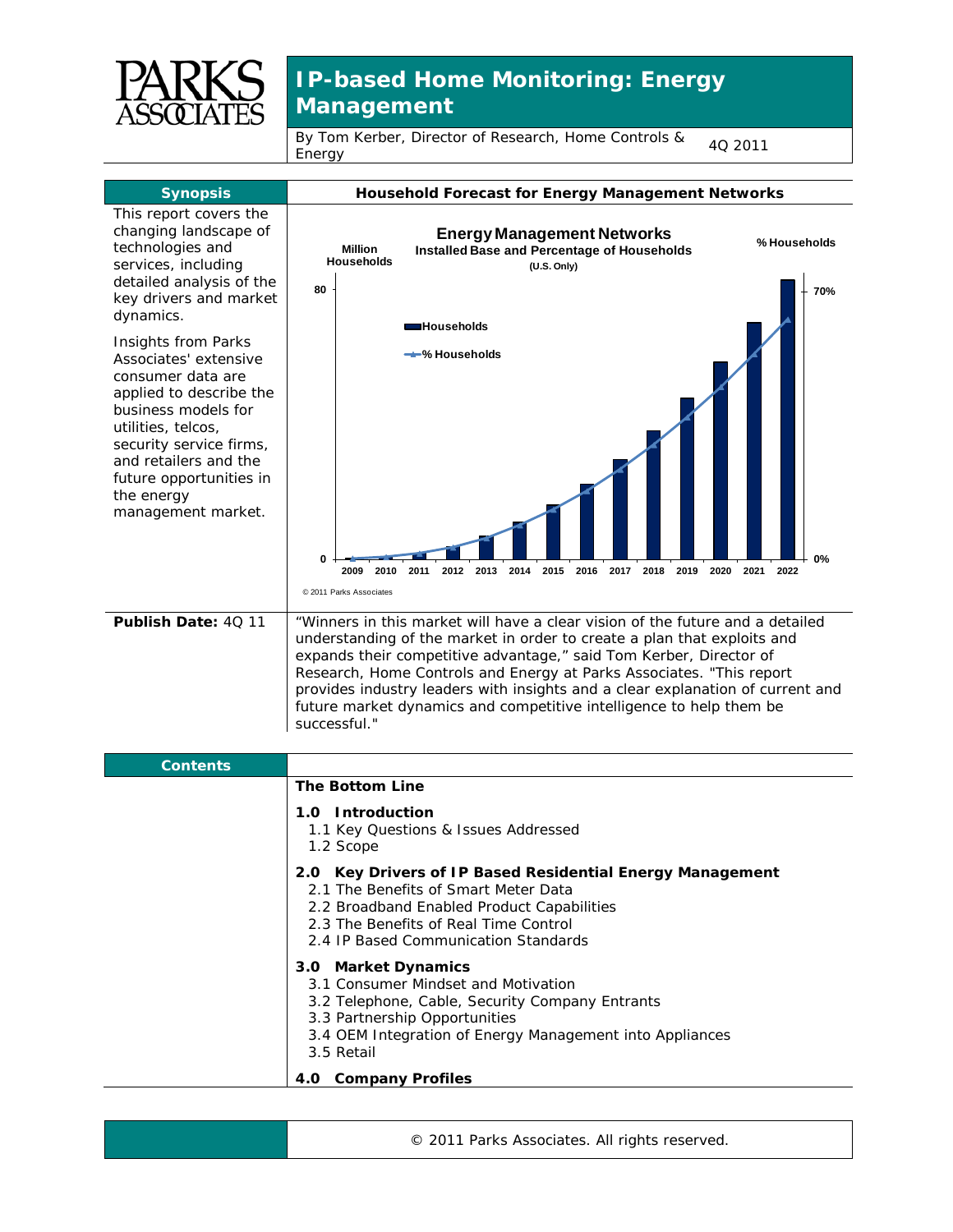

## **IP-based Home Monitoring: Energy Management**

By Tom Kerber, Director of Research, Home Controls & <sub>4Q</sub> <sub>2011</sub><br>Energy

| <b>Energy Management Value Chains and Business Models</b><br>5.0<br>5.1 Hardware Sales<br>5.2 Recurring Revenue from the Consumer<br>5.3 Recurring Revenue from Demand Response<br>5.4 Recurring Revenue from Advertising, Lead generation |
|--------------------------------------------------------------------------------------------------------------------------------------------------------------------------------------------------------------------------------------------|
| 6.0 Market Forecasts<br>6.1 Homes with Energy Management Systems<br>6.2 Subscription Revenue for Energy Management Services<br>6.3 In-Home Displays<br>6.4 Programmable Communicating Thermostats<br>6.5 Load Control Modules              |
| 7.0 Notes on Methodology<br>7.1 Data Sources                                                                                                                                                                                               |
| <b>Index</b>                                                                                                                                                                                                                               |

| <b>Figures</b> |                                                                          |
|----------------|--------------------------------------------------------------------------|
|                | <b>Smart Meter Deployments</b>                                           |
|                | Utility Industry Net Promoter Score                                      |
|                | <b>Residential Broadband Connections</b>                                 |
|                | Marketing Funnel - The Consumer Decision Process                         |
|                | Familiarity of Energy Programs Offered by Utility                        |
|                | Consumer Attitudes Regarding Energy Programs                             |
|                | Consumer Concerns or Objections to Energy Management                     |
|                | Appeal of Value Added Services                                           |
|                | Likelihood to Switch Broadband Provider for Bundle                       |
|                | Preferred Provider of Energy Management                                  |
|                | Preferred Energy Solutions Purchase Location                             |
|                | Participants Entering the Smart Grid Market                              |
|                | Home Control Platform Profiles                                           |
|                | Service Provider Profiles                                                |
|                | Quintuple Play Provider Profiles                                         |
|                | Thermostat and Energy Modeling Profiles                                  |
|                | Load Monitoring and Control, Demand Response Solutions Provider Profiles |
|                | Smart Meter and Communications Solutions Manufacturers                   |
|                | Household Penetration of Security, Broadband, and Smart Meters           |
|                | Forecast for Energy Management System Adoption                           |
|                | Revenue from Consumer Subscriptions to Energy Management Services        |
|                | Forecast for In-Home Displays                                            |
|                | Forecast for Programmable Communicating Thermostats                      |
|                | Forecast of Load Control Modules                                         |